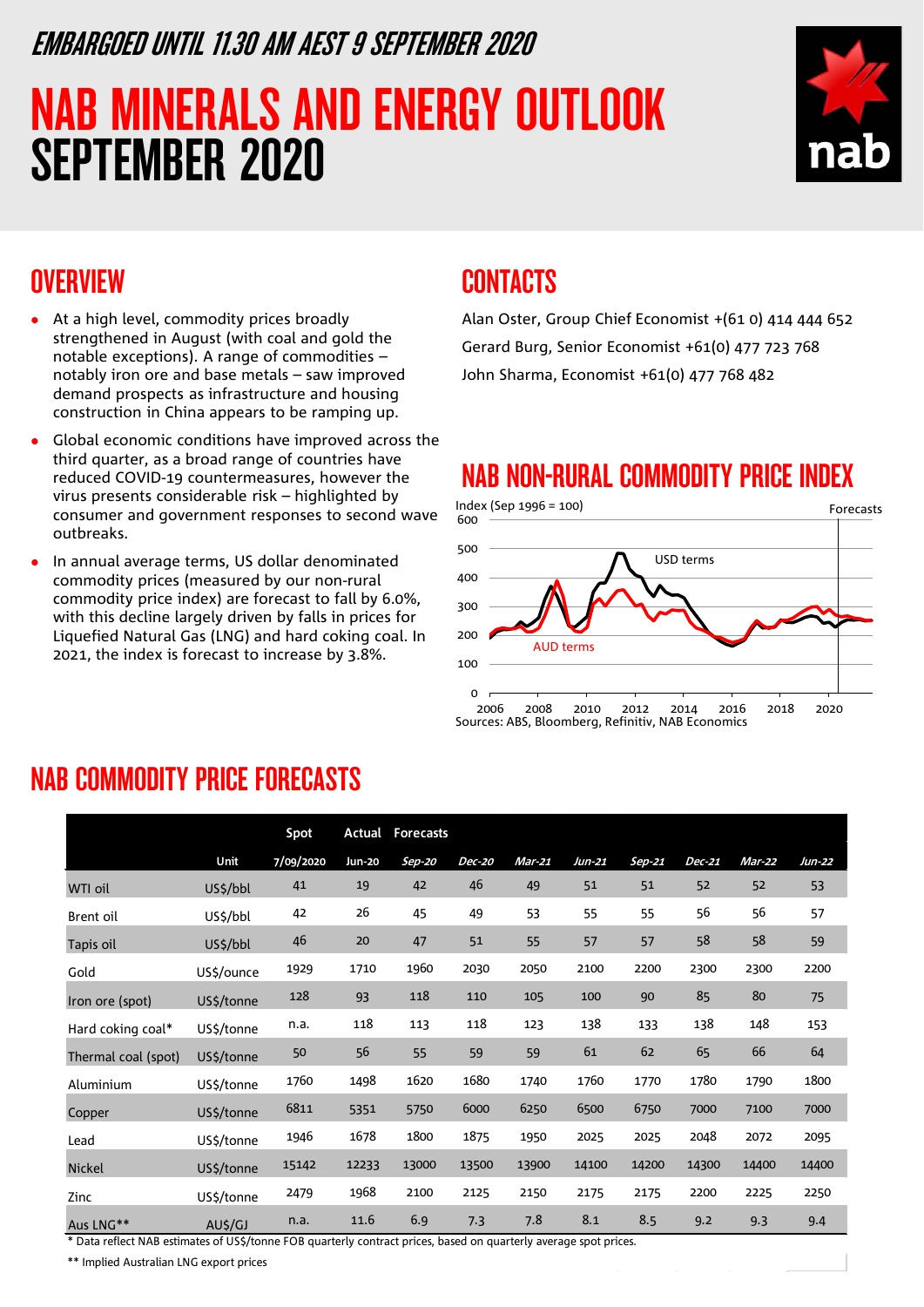## IRON ORE

Spot prices for iron ore continued to climb higher across August, rising up to around US\$130 a tonne at the time of writing. This was the highest price since January 2014. China's crude steel production rose to a record level in July, with strong investment in the country's housing and infrastructure construction sectors helping to underpin demand. On the supply side, the spread of COVID-19 in Brazil presents risk for the country's exports, adding some upward pressure. Reflecting the recent strength in spot prices, we have made some preliminary revisions to our forecasts, with iron ore averaging US\$103 a tonne in 2020, before easing to US\$95 a tonne in 2021 (a more comprehensive forecast will be available next month).

### COAL

Coal markets have remained subdued in recent months, with spot prices drifting gradually lower on weak demand. This is particularly the case for thermal coal, where weaker demand and ready supply of Liquefied Natural Gas (LNG) in Asian markets has put downward pressure on energy markets. Thermal coal prices recently dropped to their lowest level since January 2016. Demand for coking coal has been constrained by weak steel output outside China – with Indian and Japanese production well below pre-COVID-19 level. Thermal coal prices are forecast to average US\$60 a tonne in 2020 and US\$62 in 2021, while hard coking coal prices are forecast to average US\$126 a tonne in 2020 and US\$133 in 2021. OIL

While oil prices have partially recovered from recent COVID-19 related weakness, benchmark Brent crude has remained around US\$42/bbl (well below pre-COVID levels) due to continued weak demand, lower prices from Saudi Arabia offered to Asian buyers and a slowdown in imports from China (following a high level of imports in prior months). The upcoming refinery maintenance season in the US will limit also demand. On the supply side, OPEC+ is reducing its production cuts to 7.7 million barrels per day (previously 9 million), with increased compliance from countries such as Iraq. This will increase global supply, although US oil production has been negatively impacted by Hurricane Laura.

## **GAS**

2 the ACCC has called for continued Government Spot prices in Asia continue to gain traction, with the benchmark Japan Korea Marker (JKM) improving to US\$4.2/mbtu, close to its highest since mid-January. This reflects increasing demand in Japan, China and South Korea, delays at Chevron's Gorgon Train 2 LNG unit in WA, and supply disruptions in the US due to Hurricane Laura. The improvement in the spot prices should be supportive for Australian export earnings. However, this should be more apparent towards the end of 2020 and into 2021. Separately, the ACCC has found that domestic consumers were paying well above the netback (export price net of transport, liquefaction) price of AUD6/GJ, with negative implications for Australian industry, and intervention & monitoring.

### SPOT PRICES UP TO SIX YEAR HIGH US\$/t (CIF)



2010 2011 2012 2013 2014 2015 2016 2017 2018 2019 2020 Sources: Refinitiv, NAB Economics

### SUBDUED DEMAND LEADS TO PRICE DRIFT US\$/t (FOB)



2010 2011 2012 2013 2014 2015 2016 2017 2018 2019 2020 Sources: Bloomberg, NAB Economics

### OIL: MODEST DEMAND & SAUDI DISCOU US\$/bbl



Source: Refinitiv, NAB Economics

## LNG : MODEST RECOVERY POST SEP-QTR

Export volume (LHS) export price (RHS)



Sources: ABS, Poten & Partners, Bloomberg, NAB Economics